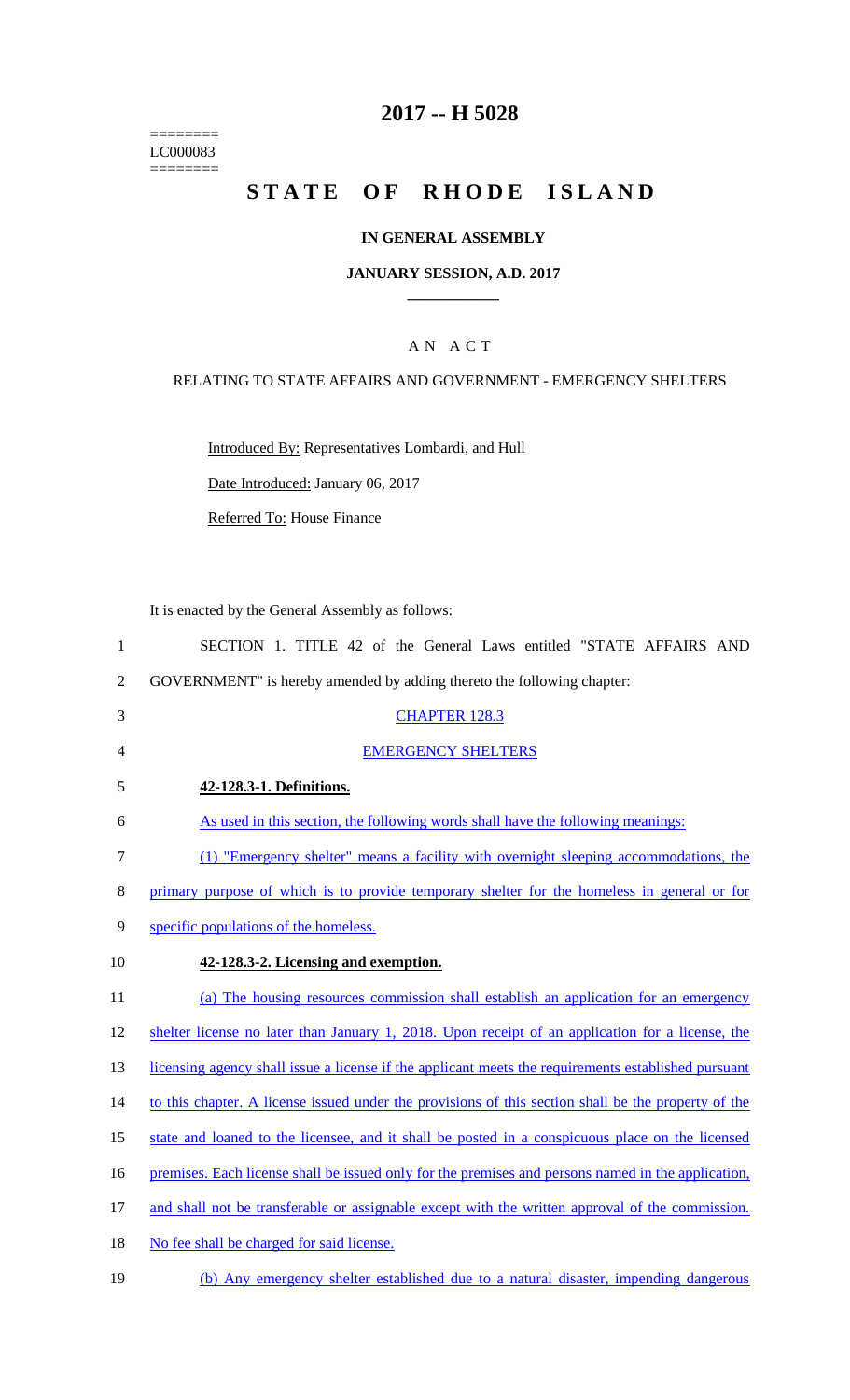1 storm, or other event, including, but not limited to, fires, hurricanes and blizzards, shall be

2 exempt from this chapter.

- 3 **42-128.3-3. Minimum shelter standards.**
- 4 (a) All emergency shelters that are required to be licensed shall:
- 5 (1) Provide a safe place for a person to temporarily reside. Safety of residents and staff
- 6 shall be the shelters' top priority;
- 7 (2) Make drinking water available to residents and proper bathroom facilities as required
- 8 by the state building code in chapter 27.3 of title 23;
- 9 (3) Develop a written policy regarding the privacy and confidentiality of its residents as
- 10 required by state and federal law;
- 11 (4) Establish an approved procedure for the safe transfer of a person seeking shelter or 12 having been sheltered at the licensed premises, who can no longer reside in the shelter at the
- 13 licensed premises in question. The established procedure shall be posted in conspicuous place on
- 14 the licensed premises that is in area accessed frequently by residents.
- 15 (b) The housing resources commission shall promulgate additional minimum shelter
- 16 standards that shall apply to emergency shelters that are at least partially funded by the state, no
- 17 later than December 1, 2017.
- 18 **42-128.3-4. Grievance procedure.**
- 19 The housing resource commission shall promulgate a grievance procedure designed to 20 address complaints of persons who have resided or attempted to reside in any emergency shelter
- 21 within this state. Grievance procedures shall be posted in the licensed premises in a conspicuous
- 22 place accessed frequently by residents.
- 23 **42-128.3-5. Fees prohibited.**
- 24 Any fees or payments of money for the purposes of providing shelter and personal care
- 25 items, including, but not limited to, linens, toiletries and diapers shall be prohibited unless
- 26 otherwise allowable by state or federal law. Resident funds provided to a shelter for the purposes
- 27 of teaching financial literacy or creating a "savings account" are permitted if said funds are
- 28 returned to the resident at the appropriate time or upon request.
- 29 SECTION 2. This act shall take effect upon passage.

======== LC000083 ========